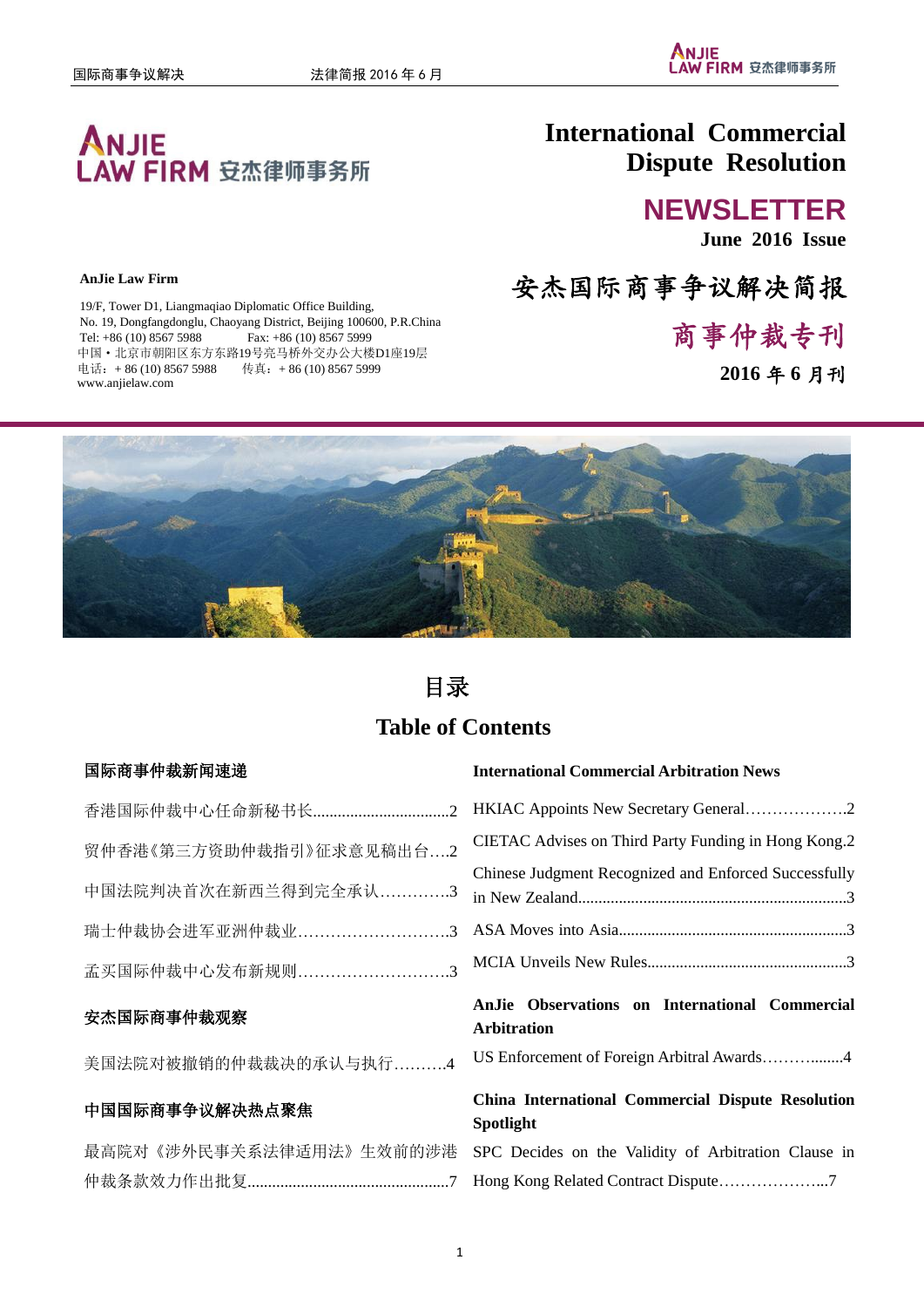# 【国际商事仲裁新闻速递】

# 【**International Commercial Arbitration News**】



香港国际仲裁中心 (HKIAC) 正式宣布 Sarah Grimmer 将于 2016 年 9 月 1 日起成为 HKIAC 的新一任秘书长。

Grimmer 女士在国际仲裁领域拥有超过 14 年 的经验,其中包括在国家间、投资者与国家间以及国 际商事仲裁方面的丰富经历。凭借其在常设仲裁法院 (PCA)和 ICC 国际仲裁院的工作经验,Grimmer 女 士将把大量先进的机构管理理念带到 HKIAC。

## 贸仲香港《第三方资助仲裁指引》征求意见稿 出台

2016 年 5 月 19 日,贸仲委香港仲裁中心《第三 方资助仲裁指引》(下称"《指引》")征求意见稿 在香港发布。该文件是由贸仲委香港仲裁中心组织专 家起草的有关第三方资助仲裁的指导性文件,对指导 贸仲香港仲裁案件中的第三方资助具有重要意义。

《指引》起草专家组成员 Matthew Townsend 在

## 香港国际仲裁中心任命新秘书长 **HKIAC Appoints New Secretary General**

The Hong Kong International Arbitration Center (HKIAC) is pleased to announce the appointment of Sarah Grimmer as HKIAC's Secretary General with effect from September 2016.

Sarah has more than 14 years of experience in the field of international arbitration, spanning inter-state, investor-state and international commercial arbitration. Having worked at two major arbitral institutions, i.e. Permanent Court of Arbitration (PCA) and International Court of Arbitration (ICC), Sarah brings a wealth of institutional expertise to the Center.

## **CIETAC Advises on Third Party Funding in Hong Kong**

CIETAC's Hong Kong Arbitration Center (CIETAC HKAC) has unveiled draft guidelines on third-party funding following a recent push to permit it in the special administrative region.

The guidelines set out "certain principles of practice and conduct which CIETAC HKAC encourages parties and arbitrators to observe in respect of actual or anticipated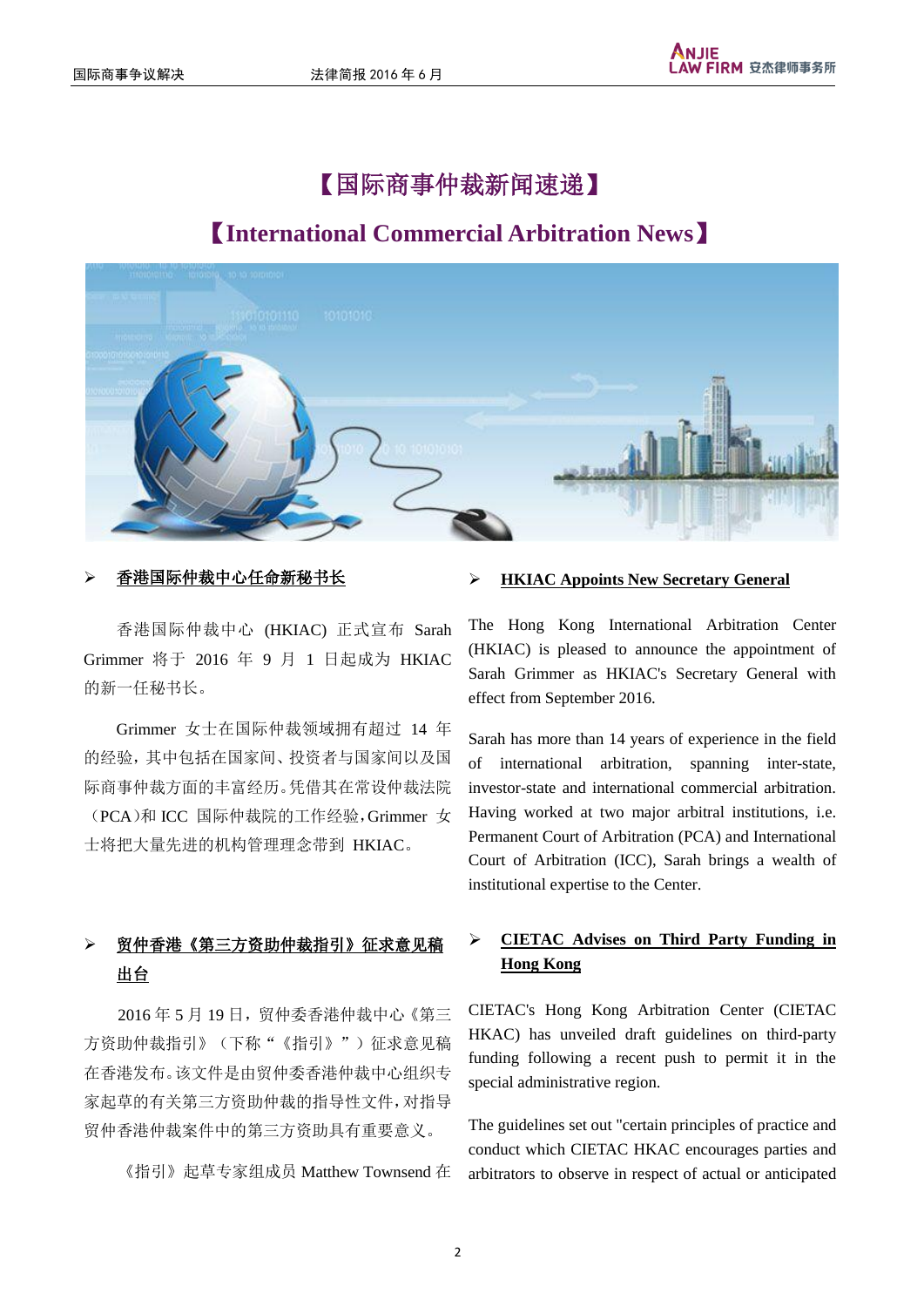贸仲委仲裁员研讨会上介绍了《指引》出台的背景、 目的,解释了其中的重点条文。他指出,《指引》不 仅可适用于香港,还可为其他司法区的仲裁实践提供 参考。

中国公民陈某在海外投资房地产纠纷案在国内 法院胜诉后,申请在新西兰法院承认和执行判决,历 时七年,大获成功。这是中国法院的判决书在新西兰 得到完全承认的首个案例。该案件无疑将给未来的类 似案件树立一个可以参照的标杆,增加了中国投资者 的维权手段,让手握中国胜诉判决的债权人在新西兰 也能够得到完全的执行,增强中国投资者海外投资的 信心和保障。

### 瑞士仲裁协会进军亚洲仲裁业 **ASA Moves into Asia**

2016年 6月 20日,瑞士仲裁协会(ASA)在新 加坡举办发布会,宣布其在新加坡设立东南亚分会。 这是 ASA 设立的第一个区域性分支机构。

### 孟买国际仲裁中心发布新规则 **MCIA Unveils New Rules**

2016年 6月15日,位于印度的孟买国际仲裁中 心(MCIA)发布了《孟买国际仲裁中心仲裁规则》。 该规则在发布当天开始生效,反映了国际仲裁的最佳 实践,既适用于国际仲裁,也适用于国内仲裁。该规 则还明确了 MCIA 将向印度的仲裁业引进最佳国际 仲裁实践的机构宗旨。

arbitration proceedings in which there is or may be an element of third-party funding." In publishing them, the center may be seen as accepting the possibility that funding may soon be declared legal in Hong Kong, as recommended by Hong Kong's Law Review Commission in a consultation paper in 2015.

## 中国法院判决首次在新西兰得到完全承认 **Chinese Judgment Recognized and Enforced Successfully in New Zealand**

A Chinese investor in real estate in New Zealand applied to the New Zealand court for recognition and enforcement of a judgment made by the Chinese court and achieved a comprehensive success. It is the first time that Chinese court judgment gets fully recognized and enforced in New Zealand and it is believed that the winning of the case would strengthen confidence of Chinese investors in New Zealand.

On 20 June 2016, the Swiss Arbitration Association (ASA) has celebrated the launch of a Southeast Asia chapter in Singapore – the body"s first regional branch.

On 15 June 2016, India"s home-grown Mumbai Centre for International Arbitration (MCIA) announced the launch of the MCIA Rules. The MCIA Rules will come into effect from this date. The MCIA's commitment to bring international best practices to arbitration in India is demonstrated by the MCIA Rules. The Rules reflect best practices from around the world, suitable for both domestic and international arbitrations.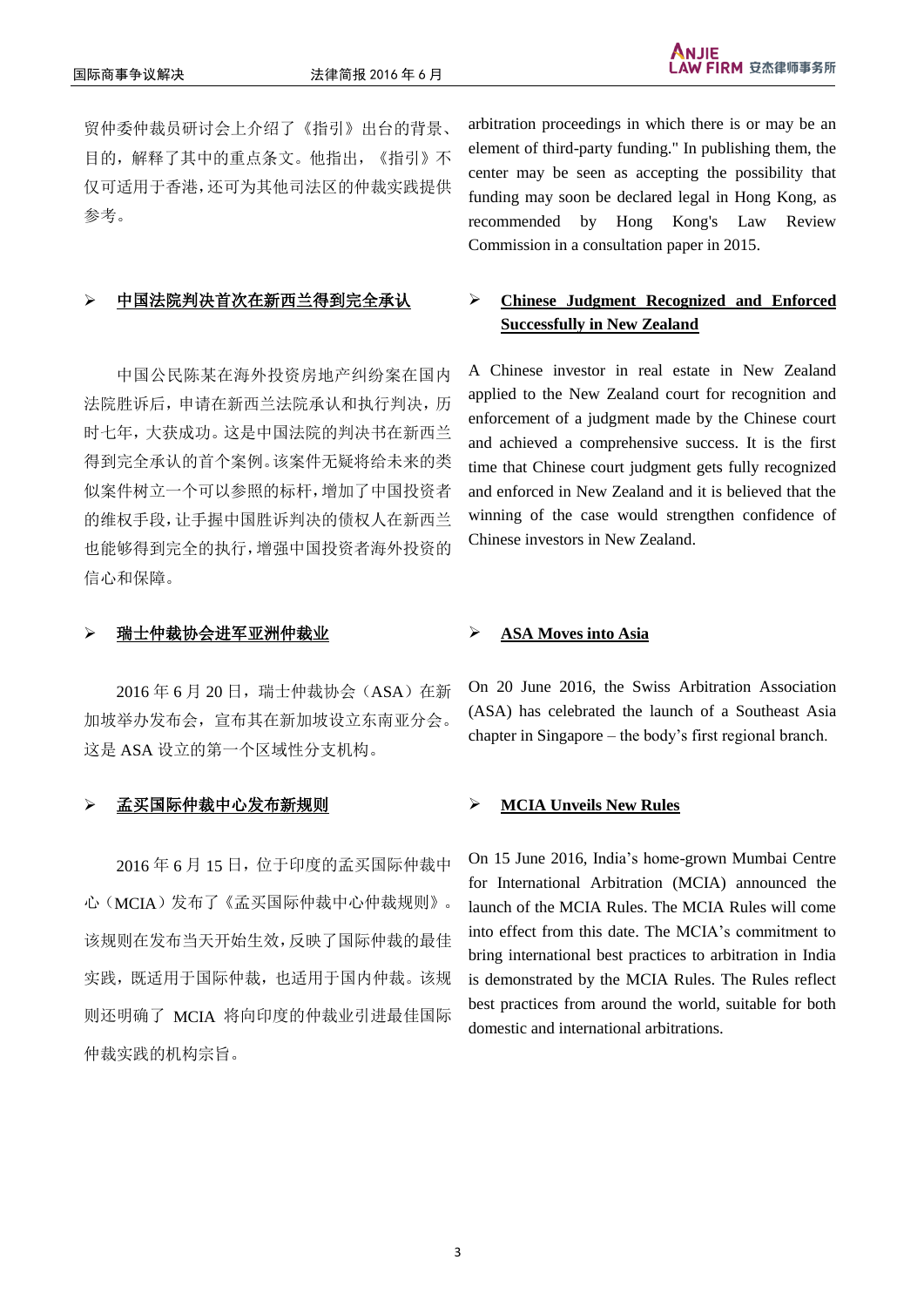# 【安杰国际商事仲裁观察】



# 【**AnJie Observations on International Commercial Arbitration**】

《纽约公约》对于仲裁裁决在不同成员国之间的 承认和执行起到了极大的促进作用。然而,对于已经 被撤销的仲裁裁决,在《纽约公约》的视角下是可以 拒绝承认与执行的,之所以说"可以"是依据公约第 5 条第 1 款第 5 项的字面表述("may"),这相当 于在执行地国法院可以拒绝执行外国仲裁裁决的理 由中,给当地法院的法官留下了一定的自由裁量权。 通过以下三个案例,可以大致总结出美国法院如何对 待被撤销的外国仲裁裁决的承认和执行申请。

### **Chromalloy v Egypt (DDC 1996)**

在 Chromalloy 案中,美国公司 Chromalloy 与埃 及国防部签订了向埃及空军提供直升机零部件的购 买、维修与服务合同。合同中订有"若产生争议则在 开罗适用埃及法进行仲裁"的条款,并含有"no recourse"条款,即仲裁庭的裁决为终局裁决,对双 方当事人均有拘束力,任何一方当事人不得提出上诉 或采取其他法律措施。在 1991 年 12 月埃及政府单方

## 美国法院对被撤销的仲裁裁决的承认与执行 **US Enforcement of Foreign Arbitral Awards**

### *Chromalloy v Egypt (DDC 1996)*

Chromalloy Aeroservices, Inc. ("CAS") is a US corporation who entered into a military procurement contract with Egypt. The contract provided that Egyptian law governed the contract and the seat of arbitration was in Cairo. A contract dispute arose. CAS prevailed in an arbitration seated in Cairo. Shortly afterwards, CAS sought to enforce the award in the US. Shortly after CAS initiated the US enforcement proceeding, Egypt successfully petitioned the Egyptian judiciary to annul the award. Thereafter, Egypt asked the DC District Court to grant *res judicata* effect to the order of the Egyptian Court of Appeal nullifying the award, thereby dismissing CAS"s enforcement application.

The Chromalloy court declined to do so, relying on US public policy in favor of final and binding arbitration of commercial disputes. Additionally, the Chromalloy court was motivated by the fact that Egypt filed the annulment preceding only after CAS

4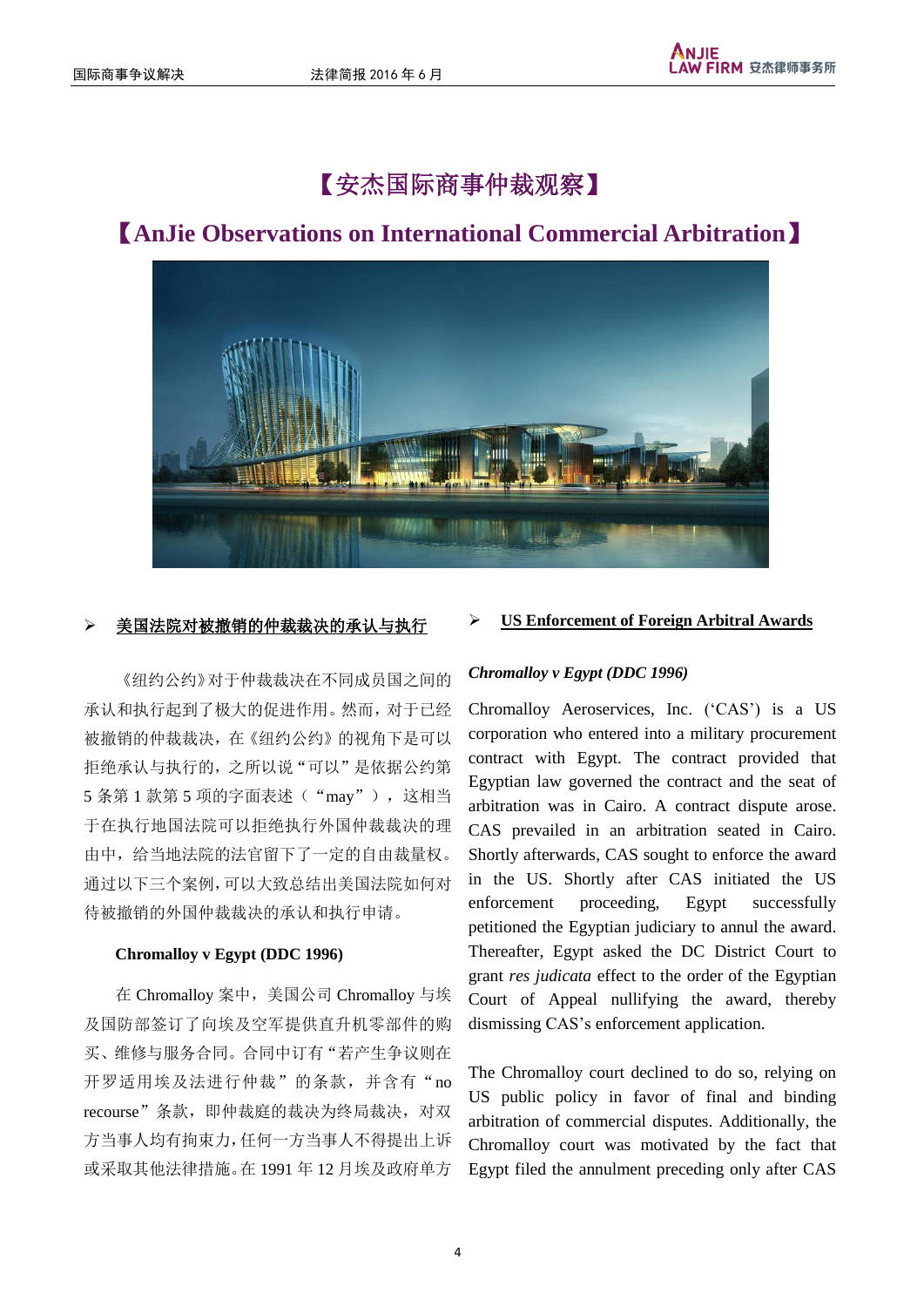终止合同后,Chromalloy 提起仲裁,并获得仲裁庭于 1994 年 8 月作出的有利于己方的裁决,遂向美国哥 伦比亚特区地方法院申请强制执行该裁决。1995 年 开罗上诉法院认为该仲裁裁决排除了合同应当适用 的《埃及行政法》并且不适当地适用了《埃及民法典》, 因而根据埃方请求撤销了该裁决。但美国哥伦比亚特 区地方法院以美国支持对商事争议作出的终局的具 有法律拘束力的裁决这一"公共政策"为由,作出了 执行该被埃及法院撤销的裁决的裁定,法院在作出承 认和执行该被撤销的仲裁裁决的理由之一还包括被 申请人是在申请人提出承认与执行仲裁裁决的申请 后才向埃及法院提出撤销仲裁裁决的。

### **TermoRio SA v Electranta SP (DC Cir 2007)**

在 TermoRio 案中,哥伦比亚地区法院以仲裁协 议中选择适用国际商会(ICC)规则违反哥伦比亚法 律而无效为由,撤销了该仲裁裁决。美国华盛顿特区 上诉巡回法院考察了哥伦比亚地区法院的裁定及其 依据的法律,并考量了哥伦比亚地区法院裁定是否违 反了"基本的正义理念",从而有可能导致仲裁裁决 被拒绝承认和执行。然而该法院采取了狭义的角度来 看待裁定中作为例外的公共秩序保留,并且认为哥伦 比亚的裁定没有违反公共秩序,进而承认了哥伦比亚 对相关仲裁裁决的撤销裁定是正确的。美国华盛顿特 区上诉巡回法院在裁定文书中指出,"没有证据表明 哥伦比亚法院的撤销裁定违反了'基本的正义理念', 裁定的作出并无瑕疵,裁定结果无明显不公。"并且, 对于仲裁裁决适用ICC规则违反哥伦比亚法律这一问 题的裁量"是哥伦比亚自己的事"。但是,华盛顿特 区上诉巡回法院的裁定也受到仲裁界的质疑,有学者 认为,美国法院对哥伦比亚法院裁定持肯定的态度其 实对国际仲裁发展起到阻碍作用,会影响仲裁裁决在 各国的承认和执行,从而一定程度上违反了国际仲裁 原则。

initiated the US enforcement proceeding, suggesting that potential enforcement in the US motivated Egypt to seek annulment in Cairo. Furthermore, the US court is also concerned about US corporation might be biased before the Egyptian Court since the subject of the dispute was a military procurement contract entered into with the state.

### *TermoRio SA v Electranta SP (DC Cir 2007)*

In this case, TermoRio, a Colombian corporation, entered into a power purchase agreement with Electrificadoradel Atlantico SA ("Electranta"), a Colombian state-owned public utility. The parties agreed that Colombian law governed the arbitration, and disputes were subject to ICC arbitration with seat in Colombia. Later a contract dispute arose. TermoRio got a favorable award in the arbitration.

Electranta initiated set-aside proceedings of the award in Colombia and finally the award was annulled by Colombia"s highest administrative court, on the ground that the arbitration clause was invalid since at the time the parties entered into the contract, Colombian law did not expressly permit use of ICC procedural rules in arbitration. TermoRio subsequently sought to enforce the award in the US.

The DC Circuit Court affirmed the district court's decision to deny enforcement of the award. Having reviewed the proceedings before the Colombian court, the DC Circuit Court noted "Because there is nothing in the record here indicating that the proceedings before the Consejo del Estado were tainted or that the judgment of that court is other than authentic, the District Court was, as it held, obliged to respect it." Furthermore, the TermoRio court observed that the matter was "a peculiarly Colombian affair", since the contract was entered into between Colombian parties for services rendered in Colombia, and the contract was governed by Colombian law with arbitration seated in Colombia.

### *Corporación Mexicana de Mantenimiento Integral*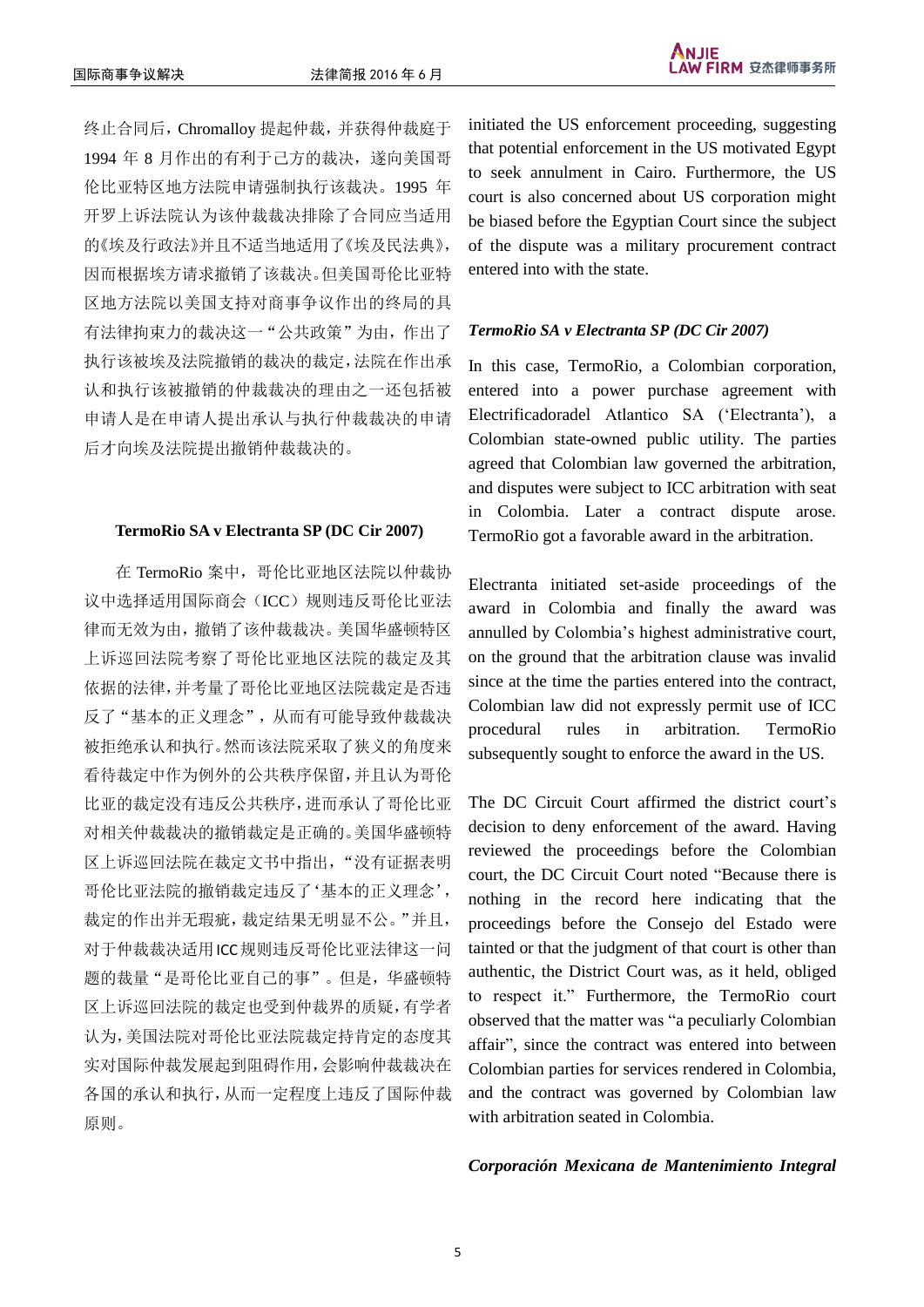**Corporación Mexicana de Mantenimiento Integral v Pemex-Exploración Producción (SDNY 2013)**

在本案中,一个私人公司 COMMISA 与墨西哥 一个国有机构 PEP 签订了一份合同,合同约定适用 墨西哥法,并同时约定了合同引发的纠纷可以提交仲 裁或申请向 PEP 申请"行政撤销"。双方发生合同 纠纷后, PEP 对案涉合同启动了"行政撤销"程序, 并同时对本案提起了仲裁,墨西哥仲裁机构的仲裁庭 最终裁定 COMMISA 获胜。之后, COMMISA 将胜 诉裁定提交美国法院申请承认和执行,美国法院裁定 承认和执行该裁决,但 PEP 却在墨西哥当地法院申 请撤销该裁决并获得支持。最后,美国法院决定不撤 回之前作出的承认和执行仲裁裁决的裁定,在其裁定 书中, Hellerstein 法官重申了 TermoRio 案中美国法 院对被撤销的外国仲裁裁决的承认和执行之立场,即 "当外国法院的撤销裁定违反了'基本的正义理念' 时,美国法院无义务尊重其撤销裁定"。Hellerstein 法官认为,墨西哥法院的对仲裁机构裁决予以撤销的 裁定违背了"基本的正义理念",其原因在于 COMMISSA 根本无法在"行政撤销"程序中就纠纷 的实质问题与 PEP 进行抗辩, 并且, 由于诉讼时效 的经过等一系列原因,COMMISA 在纠纷中很可能丧 失一切有可能对自身合法权利进行救济的途径。因 此,尽管墨西哥法院撤销了案涉裁决,美国法院仍对 其予以承认和执行。

从上述三个案例可以看出,对于已经在仲裁地国 法院被撤销的仲裁裁决在美国的承认和执行,美国法 院行使了一定的自由裁量权,当撤销裁决的申请并非 是当事人善意提起,或撤销的裁定违反了"基本的正 文理念"时,美国法院很有可能仍会对被撤销的仲裁 裁决予以承认和执行,这一方面也体现了美国法院对 仲裁裁决既判力的尊重。

### *v Pemex-Exploración Producción (SDNY 2013)*

A private company, COMMISA, entered into contracts with Petroleós Mexicanos ("PEP"), a state agency that controlled Mexican hydrocarbons. The contracts were governed by Mexican law, and provided for arbitration as well as administrative rescission by PEP. A contract dispute arose later. PEP initiated administrative rescission of the contracts, and the parties initiated arbitration to resolve the contractual disputes. COMMISA prevailed in an arbitration seated in Mexico City. COMMISA sought enforcement of the award before the District Court for the Southern District of New York (SDNY) After that, PEP initiated annulment proceedings before the Mexican courts. The US court granted COMMISA"s application. Subsequently, the Mexican courts annulled the award. The question then became whether the District Court should vacate its previous order confirming the award.

The District Court decided not to vacate the prior order. Judge Hellerstein adopted the standard of the TermoRio court that a US court need not respect the foreign court"s order if it violated "basic notions of justice". Judge Hellerstein found that the decisions rendered by the Mexican judiciary violated "basic notions of justice" because the Mexican courts retroactively applied Mexican statutory law that was not in effect at the time the parties entered into the contracts. In addition, the application left COMMISA without recourse in Mexico since apparently it could not arbitrate the merits of the dispute with PEP, but the statute of limitations had also expired for it to be able to initiate court litigation in Mexico. Judge Hellerstein concluded that the decisions violated "basic notions of justice" since the retroactive application of a law was improper, and the net result was that COMMISA would have no forum to pursue a remedy. ( *Cases are with reference to IBA, "Arbitration News", Vol.20, No.2, March 2015*)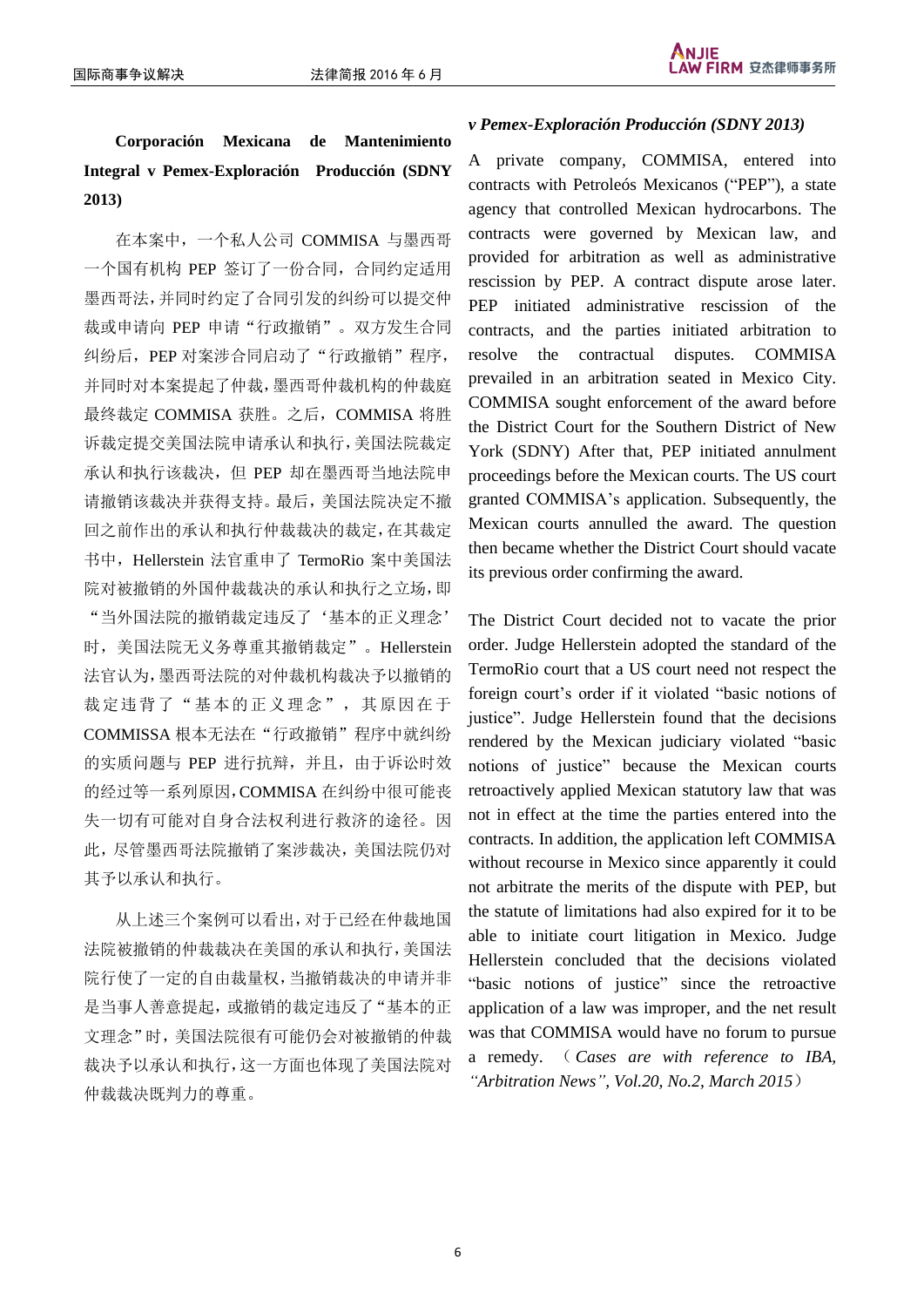# 【中国国际商事争议解决热点聚焦】

# 【**China International Commercial Dispute Resolution Spotlight**】



## 最高院对《涉外民事关系法律适用法》生效前 的涉外仲裁条款效力作出批复

在最高人民法院近日发布的一则案例中,最高人 民法院在 2015 年 3 月对一起涉港合同中的仲裁条款 效力问题作出了批复,值得注意的是,该份包含仲裁 条款的涉港合同是在我国《涉外民事关系法律适用 法》颁布前签署的。

2014年原告塘厦镇房地产公司("塘厦")起 诉称:1993 年 10 月 8 日,塘厦镇房地产公司与通利 文公司("通利文")签订《合作兴建塘厦部分别墅 区合同书》,约定三方(另一方为"京裕投资有限公 司",实际未参与开发)合作开发位于东莞市塘厦镇 环城南路的住宅用地。其中,被告通利文公司负责提 供建设资金、项目建设和销售,并承担全部支出费用, 包括各项税费。土地开发住宅面积达到总量的三分之 二后,原告发现被告未按合同书约定依法申报、缴纳 税费高达 4000 余万元。由于该项目是以原告名义开 发的,税务机关要求原告办理纳税申报。被告销售房 屋时已按照销售价格 3%收取业主交易契税,部分业 主要求原告办理房产证并承担违约责任。原告请求法

## **SPC Decides on the Validity of Arbitration Clause in Hong Kong Related Contract Dispute**

In a recent published case by the Supreme People"s Court, Dongguan Tangxia Real Estate Development Company ("Tangxia Real Estate") and Tongliwen Co. Ltd. ("Tongliwen") concluded a cooperation contract to develop a piece of land to build houses for sale. A dispute resolution clause stating that any dispute arising from this contract shall be resolved by arbitration. Later, Tangxia Real Estate filed an action in front of the Dongguan No. 3 People's Court ("the Court") for breach of contract. The Court found the arbitration clause in the contract not valid because it did not fulfill the requirements of a valid arbitration clause under Chinese Arbitration Law.

Tangxia Real Estate entered into a contract with Tongliwen as early as 1993, the main content of which was that the parties cooperatively developed a piece of hand to build houses for sale. Tongliwen was responsible to pay all taxes related to the development and the sale of real estate. Later Tangxia Real Estate discovered that Tongliwen failed to pay over forty million RMB (Approximately 7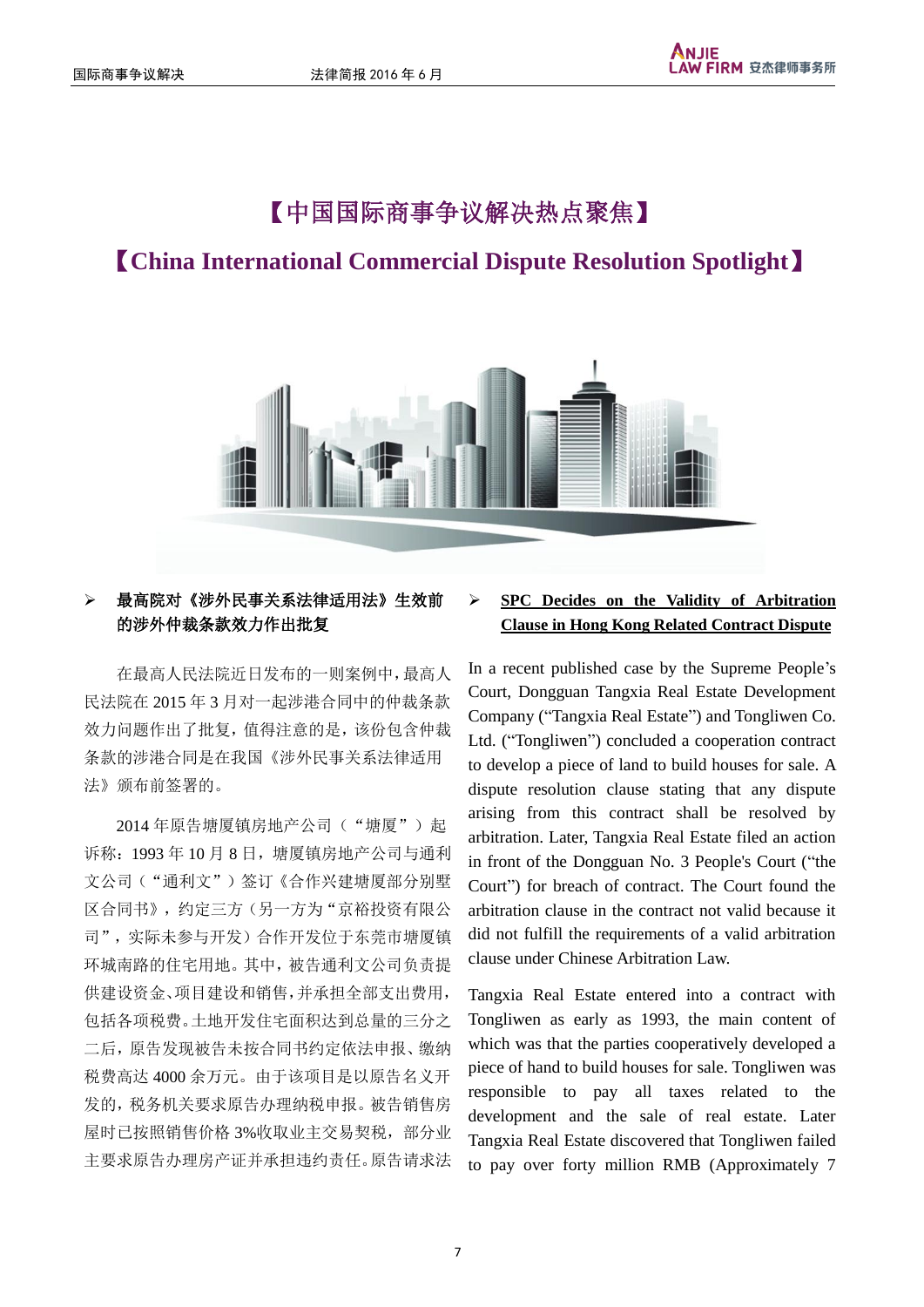院判决解除其与被告之间的合作开发关系。

原告提交的《合作兴建塘厦部分别墅区合同书》 第十四条显示, 双方当事人约定了仲裁条款, 即"凡 因执行本合同所发生的或与本合同有关的一切争议, 三方应首先通过友好协商解决。如协商不能解决,应 提请法律部门仲裁,仲裁的裁决是终局的,对三方都 有约束力。"

一审法院东莞第三人民法院与东莞中院以及广 东省高级人民法院的处理意见一致,认为本案合同中 当事人约定的仲裁条款无效。本案当事人通利文公司 为香港注册成立的公司,故塘厦公司与通利文公司之 间仲裁条款效力的认定应参照适用涉外仲裁协议效 力的有关规定。最高人民法院《关于适用<中华人民 共和国涉外民事关系法律适用法>若干问题的解释 (一)》第二条的规定,涉外民事关系法律适用法实 施以前发生的涉外民事关系,人民法院应当根据该涉 外民事关系参照涉外民事关系法律适用法的规定确 定。本案合同签订于 1993 年,当时法律没有规定确 认涉港仲裁条款效力应当适用的法律,故根据上述法 律规定,本案仲裁条款可参照《中华人民共和国涉外 民事关系法律适用法若干问题的解释(一)》的规定 确定适用的准据法。本案双方当事人没有选择适用仲 裁条款的法律,也没有仲裁地或仲裁机构,根据《中 华人民共和国涉外民事关系法律适用法》第十八条及 最高人民法院《中华人民共和国涉外民事关系法律适 用法若干问题的解释(一)》第十四条的相关规定, 确定本案仲裁条款的效力适用中国内地的法律。

而根据《中华人民共和国仲裁法》第十六条第二 款的规定,仲裁协议应当具有下列内容:(一)请求 仲裁的意思表示;(二)仲裁事项;(三)选定的仲 裁委员会。本案中合同仲裁条款没有明确约定具体的 仲裁机构,属于内容不明确的仲裁条款。依据《中华 人民共和国仲裁法》第十八条的规定,仲裁协议对仲 裁事项或者仲裁委员会没有约定或约定不明的,当事 人可以补充协议;达不成补充协议的,仲裁协议无效。 本案合同当事人未就仲裁条款达成补充协议,因此该 仲裁条款无效。另根据 《最高人民法院关于适用<

million USD) taxes to tax authority. Since the real estate development was all under the name of Tangxia Real Estate, the tax authority required Tangxia Real Estate to pay the outstanding taxes plus fines for late payment. Tangxia soon commenced litigation at the Court for resolving the above disputes. The arbitration clause contained in the contract between Tangxia Real Estate and Tongliwen stipulated that: "Any disputes arising from the performing, execution of this contract shall be resolved by amicable negotiation between the parties, if the parties still could not reach an agreement, the dispute shall be subject to arbitration in the relevant legal agency. The decision in the arbitration is binding to parties involved."

As required by the Reporting System, the case was reported to the Dongguan Intermediate People's Court and then to the Guangdong Higher People's Court. Guangdong Higher People's Court reasoned in its decision that since Tongliwen Company had its registered place of business in Hong Kong, deciding the validity of the arbitration clause should refer to applicable law on validity of the arbitration clause in a foreign related contract. The contract concerned in this case was concluded in 1993, at that time, there was no applicable law on the validity of arbitration clause in a foreign-related contract. However, according to Article 2 of the "Interpretation of the Supreme People's Court on Certain Issues Concerning the Application of the "Law of the People's Republic of China on the Application of Laws to Foreign-Related Civil Relations' (I)" ("the Interpretation"), the validity of the arbitration clause contained in the contract could apply the Interpretation as well as the "Law of the People's Republic of China on the Application of Laws to Foreign-Related Civil Relations". Additionally, Article 18 of the "Law of the People's Republic of China on the Application of Laws to Foreign-Related Civil Relations" provided, "Parties concerned may agree upon the laws applicable to an arbitration agreement. Where the parties have made no such choice, laws of the domicile of the arbitration commission or laws of the place of arbitration shall

8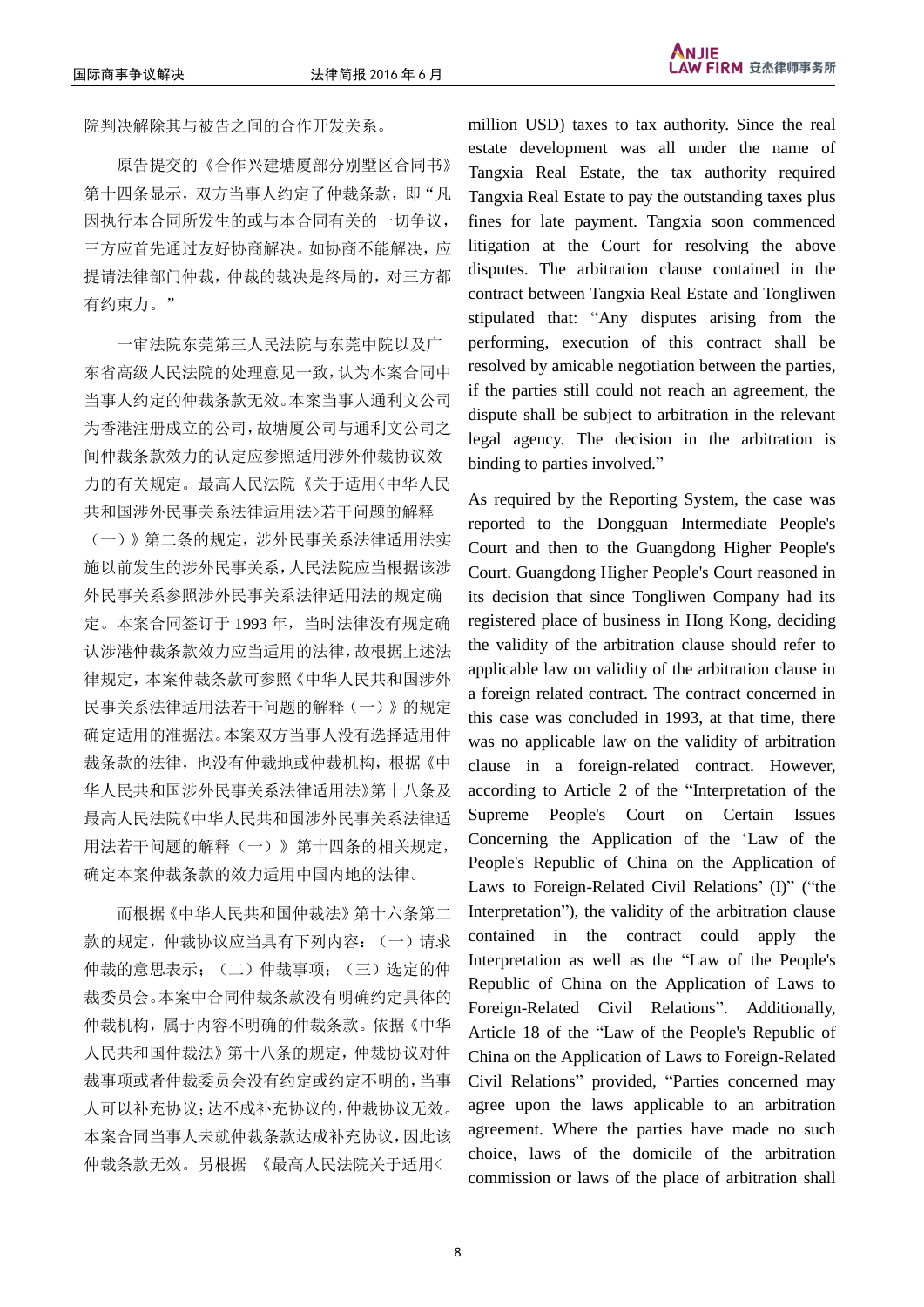中华人民共和国仲裁法>若干问题的解释》第七条规 定,当事人约定争议可以向仲裁机构申请仲裁也可以 向人民法院起诉的,仲裁协议无效,东莞第三人民法 院可以立案受理。同时,本案属于不动产纠纷提起的 诉讼,不 动产所在地在东莞市塘厦镇,根据《中华 人民共和国民事诉讼法》第三十三条第(一)项的规 定,东莞三院对本案具有管辖权。

根据我国涉外仲裁司法审查的特有"层报"机制, 最高人民法院对本案仲裁条款的效力作出了批复。最 高院认为东莞三院、东莞中院以及广东省高级人民法 院对本案的裁决是正确的,本案仲裁协议为涉港仲裁 协议,确认本案仲裁协议效力应适用我国内地法律, 当事人没有选择仲裁协议适用的法律,也没有约定明 确的仲裁地和仲裁机构,依据我国相关仲裁法律,案 涉仲裁协议应认定为无效。

在本案中,最高院的批复确定了在《涉外民事关 系法律适用法》颁布实施之前签订的合同中仲裁协议 效力认定的法律依据,并重申了我国《仲裁法》中规 定的有效仲裁协议需要满足的"三个要件"。



apply."Also, Article 14 of the Interpretation provided that "Where the parties concerned do not select the law applicable to a foreign-related arbitration agreement and do not stipulate the arbitration institution or the place of arbitration or the stipulation is unclear, the people's court may apply the laws of the People's Republic of China to recognize the effect of the arbitration agreement."

The arbitration clause in the contract did not specify a particular arbitration institution, nor did it specify the place of arbitration, and the parties could not reach any agreement regarding the applicable law afterwards. Therefore, the laws of the People's Republic of China should be applied in determining the validity of the arbitration clause. Article 16 of the Chinese Arbitration Law stipulated that an arbitration agreement shall contain the following elements to become valid: an expression of intention to apply for arbitration; matters for arbitration; and a designated arbitration commission.

In this case, the arbitration clause did not specify a designated arbitration commission or institution to resolve the dispute; instead, it only vaguely stated that disputes should be subject to arbitration in the "relevant legal agency". Based on the above ground, the arbitration clause was not valid. And the Court should have jurisdiction over the disputes. Tangxia Real Estate claimed that even if there was an arbitration clause in the contract, it was not a valid one and thus not binding to the parties, therefore Tangxia Real Estate had the right to file an action before the people's court regardless of an invalid arbitration clause.

Following the requirements of the Reporting System, the case was reported to the Supreme People's Court ("the SPC") for a final reply. The SPC had upheld all decisions and findings of the Guangdong Higher People's Court that the applicable law to decide validity of the arbitration clause should be Chinese law and the arbitration clause at question was not valid according to relevant provision in Chinese Arbitration Law.